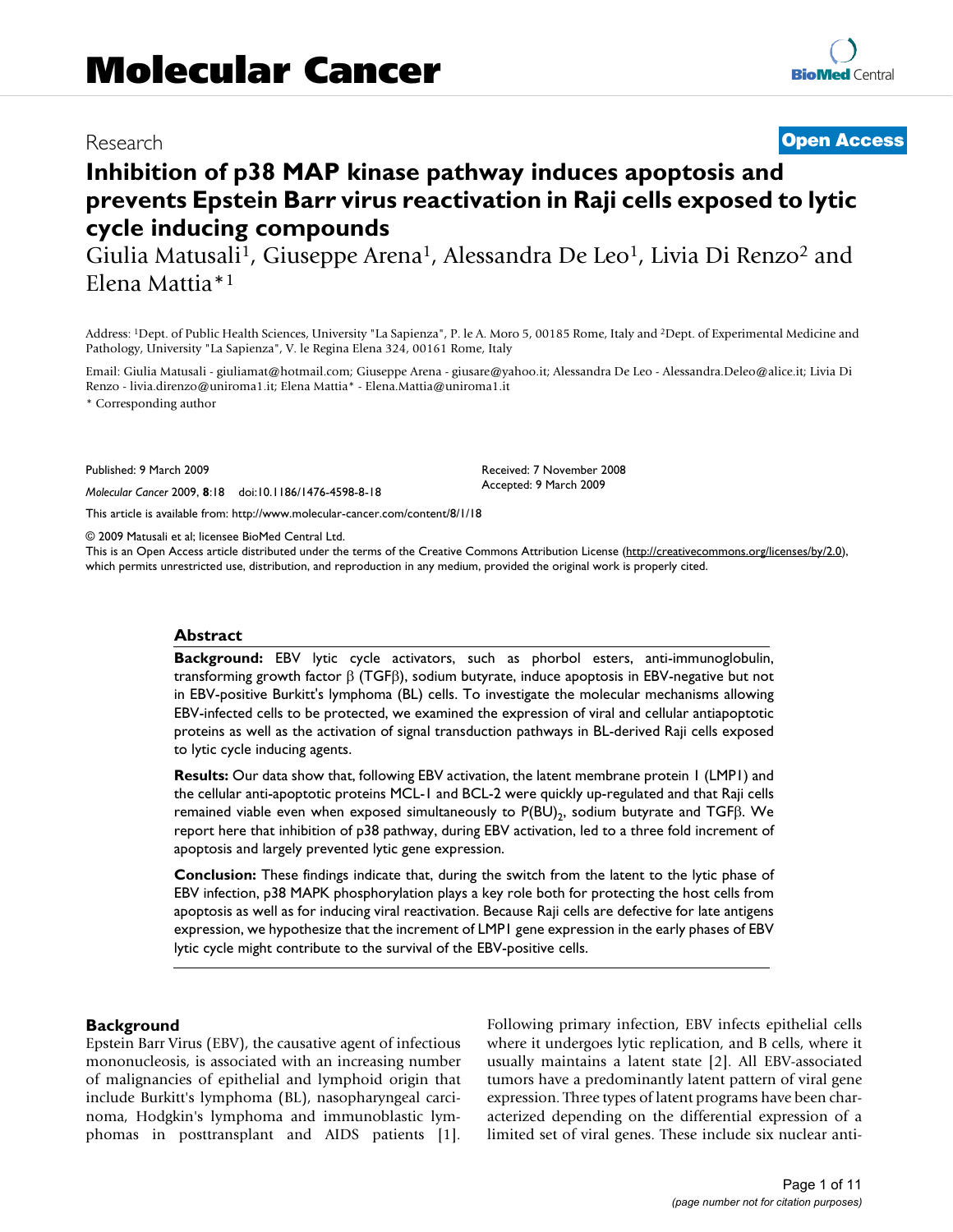gens (EBNA1, 2, 3A, 3B, 3C and LP) and three membraneassociated proteins (LMP1, LMP2A and 2B) plus several small RNA species (EBERs).

*In vitro*, EBV infection of peripheral B lymphocytes results in their immortalization and continuous proliferation [3]. Among the latent proteins, LMP1 plays a prominent role in the process of EBV-associated oncogenesis. This integral membrane protein can cause transformation of rodent fibroblasts and epithelial cells *in vitro* [4,5] and induce development of B cell lymphoma or epidermal hyperplasia in transgenic mice [6,7]. By functioning as constitutively activated member of the tumor necrosis factor receptor (TNFR) family, through the cytoplasmic carboxy terminus LMP1 triggers several signaling pathways to alter cell growth and survival [8,9]. This viral oncoprotein stimulates NFkB, JNK, the JAK/STAT, PI3K/Akt, ERK1/2, and p38 mitogen activated protein kinase (MAPK) signal transduction cascades [10]; in addition, it regulates several downstream genes including anti-apoptotic genes such as bcl-2 [11,12], mcl-1 [13], A20 [14] and survivin [15].

Viral reactivation is initiated by the two immediate early proteins BZLF1 (ZEBRA or Zta) and BRLF1 (Rta) [16,17] that function as transcriptional activators of EBV early genes [18-20].

*In vitro*, latency can be disrupted by a variety of different agents such as phorbol esters, sodium butyrate, TGFβ, anti-immunoglobulins (anti-IgG) and calcium ionophores [21-23].

It has been reported that all these compounds induce apoptosis in EBV-negative cells but not in BZLF1-positive cells that appeared to be protected. Moreover, the antiapoptotic effect was prevented by treatment of the cells with inhibitors of viral DNA synthesis, leading to the hypothesis that a late EBV gene product might be responsible for survival of EBV-positive cells exposed to lytic cycle inducing compounds [24].

In this report we have further examined the connection between EBV lytic cycle induction and survival of the host cell aiming to detect viral gene products and/or signal transduction pathways involved in the protective effect. To focus on the early phases of EBV productive cycle, we used Burkitt lymphoma-derived Raji cells that, because of a deletion in EBV genome, support an abortive cycle, only allowing immediate early (IE) and early (E) genes expression [25]. We have previously shown that treatment of Raji cells with phorbol-12,13-dibutyrate  $(P(BU_2))$ , sodium butyrate and TGFβ, activates EBV lytic cycle in more than 60% of the cell population [26]. We report here that following EBV activation, LMP1 and bcl-2 were promptly up-regulated and, despite the lack of viral late

products, Raji cells were protected from apoptosis. We demonstrate that the suppression of p38 phosphorylation by its specific inhibitor caused a three fold increment of apoptosis. Furthermore, we found that inhibition of p38 signaling pathway largely prevented EBV lytic gene expression. These findings indicate that p38 MAPK plays a key role both in EBV activation as well as in host cell survival. In addition, the increment of LMP1 expression at the onset of the lytic phase suggests that the latent viral oncogene might contribute to preserve cell viability in the early stages of EBV productive cycle.

## **Results**

## *Activators of EBV lytic cycle induce apoptosis in EBVnegative Burkitt's lymphoma cells*

EBV lytic cycle can be induced in Burkitt's lymphoma cells by treatment with phorbol esthers, anti-immunoglobulin, sodium butyrrate or TGFβ. Although each of these agents cause apoptosis, it has been reported that lytic EBV gene expression prevents the cells to undergo the programmed cell death [24].

To further investigate the protective effect exerted by EBV infection, we treated EBV-positive Raji and EBV-negative Ramos and BL41cells with  $P(BU)_{2}$ , sodium butyrate and TGFβ, a combination of agents able to trigger, in the former, EBV immediate early (IE) and early antigen (EA) expression in more than 60% of the population [26]. In the cells exposed to these compounds, we monitored apoptosis by analyzing in a cytofluorimeter the sub-G1 events and by Western blotting the proteolytic cleavage of poly(ADP-ribose) polymerase (PARP). Fig. 1A illustrates the results of a representative experiment where the percentages of cells with a sub-G1 DNA content were measured in the samples collected after 24 and 48 hours of incubation with EBV lytic cycle inducing agents. It appears that the fraction of EBV-negative cells with an hypodiploid DNA content increased with the incubation time. In particular, after 48 hour, about 50% of BL41 and 70% of Ramos cells were found in the sub-G1 peak. In contrast, treatment of EBV-positive Raji cells with  $P(BU)_{2}$ , sodium butyrate and TGFβ for the same lengths of time did not significantly affect the percentage of the sub-G1 population that remained at about 10% for the entire time of treatment. Results similar to those shown in Fig. 1A were obtained when apoptosis was detected by annexin V-FITC binding to phosphatidylserine (data not shown).

In addition, Western blotting analysis of PARP cleavage carried out on the lysates of cells treated as mentioned above, is illustrated in the image of Fig. 1B. It appears that the 89 KDa apoptotic form of the protein was generated in EBV negative Ramos and BL41 cells after incubation with the lytic cycle activators for 24 and 48 hours, respectively. Conversely, only the full form of PARP was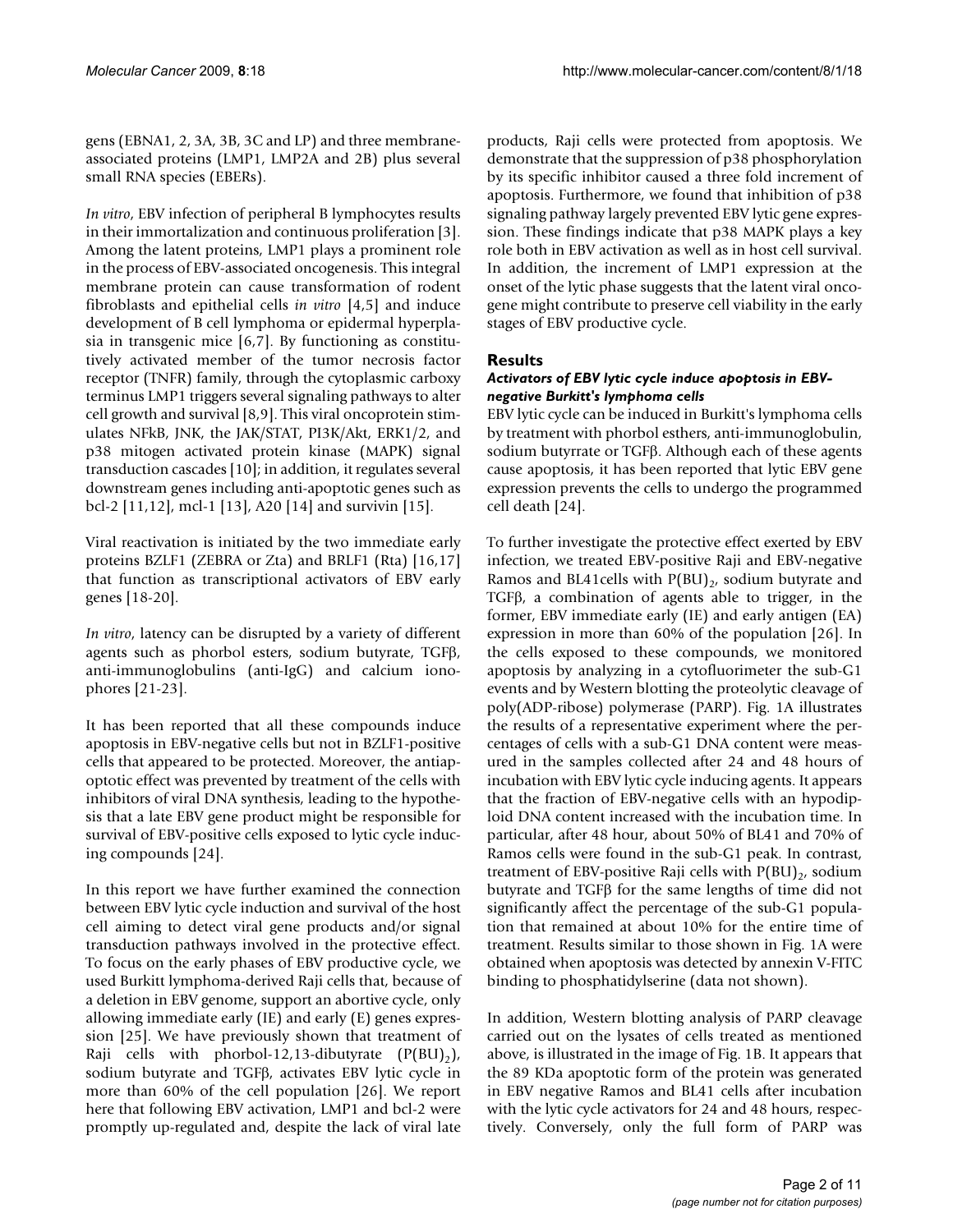

#### **Figure 1** Evaluation of apoptosis in BL cells during exposure to EBV lytic cycle induction of a compounds compo

**Evaluation of apoptosis in BL cells during exposure to EBV lytic cycle inducing compounds**. EBV-positive Raji (circles) and EBV-negative Ramos (squares) and BL41 (triangles) cells were treated with P(BU)<sub>2</sub>, sodium butyrate and TGF-β as described in the Methods. At the indicated times (hours), samples were collected and analyzed for (A) cytofluorimetric determinations of sub-G1 events after PI staining or (B) immunodetection of native (113 KDa) and apoptotic (89 KDa) forms of PARP by Western blot. The results are representative of those obtained in at least three independent experiments.

observed in Raji cells even when exposed to  $P(BU)_{2}$ , sodium butyrate and TGFβ for up to 72 hours.

In order to confirm that the different apoptotic response in Raji cells was related to EBV infection, we compared apoptosis in EBV-positive and EBV-negative Akata cells, after treatment with anti-IgG. Table 1 reports the results of a representative experiment as percentages of apoptotic cells (annexin V-positive) and apoptotic plus necrotic (annexin V and propidiun iodide positive) cells measured by flowcitometry at 0, 24 and 48 hours. It is evident that at 24 hours, the fraction of apoptotic cells in the EBVinfected population was about one fifth of that measured in the absence of the virus, indicating that EBV protects

| Table 1: Evaluation of apoptosis in EBV-positive and EBV- |  |
|-----------------------------------------------------------|--|
| negative Akata cells treated with anti-IgG                |  |

| - 0<br>. . |                |         |              |  |
|------------|----------------|---------|--------------|--|
|            | T <sup>a</sup> | Ann V b | Ann $V + PI$ |  |
| Akata      | 0              | 4       | 5            |  |
| EBV        | 24             | 10      | 12           |  |
| positive   | 48             | 22      | 25           |  |
| Akata      | 0              | 5       | 16           |  |
| EBV        | 24             | 54      | 26           |  |
| negative   | 48             | 8       | 75           |  |
|            |                |         |              |  |

a Time of exposure of the cells to anti-IgG

b AnnexinV-positive cells (%)

c Annexin V plus propidium iodide-positive cells (%)

Akata cells from IgG cross-linking induced apoptosis. This result was confirmed by the analysis of the values measured at 48 hours indicating that post-apoptotic processes in the EBV-negative cellls resulted in a much larger increment of cells permeable to propidium iodide. Results similar to those shown in the Table were obtained when EBV lytic cycle induction was triggered by  $P(BU)_{2}$ , sodium butyrate and TGFβ.

### *Expression of viral and cellular antiapoptotic genes during EBV lytic cycle induction*

Because EBV-positive Raji cells appeared to be protected from apoptosis despite incubation with multiple EBV lytic cycle inducing compounds, we next examined the levels of expression of both viral as well as cellular antiapoptotic genes. Among the viral genes, LMP1, BHRF1 and BALF1 have been reported to suppress apoptosis. However, BALF1 is not expressed in Raji cells because comprised in the genome deletion that accounts for the replication defect in this strain [25]. Therefore, we analyzed LMP1 and BHRF1 expression in Raji cells collected at different times after addition to the culture of EBV lytic cycle activators. Fig. 2A shows that the immediate early antigen BZLF1 (34 KDa) is rapidly expressed after EBV induction and high levels of the protein are detected in the samples collected after 8 hours of incubation with the inducers. Similarly, the levels of LMP1 protein (63 KDa) dramatically increased after 8 hours of exposure of the cells to  $P(BU)_{2}$ , sodium butyrate and TGFβ and raised further,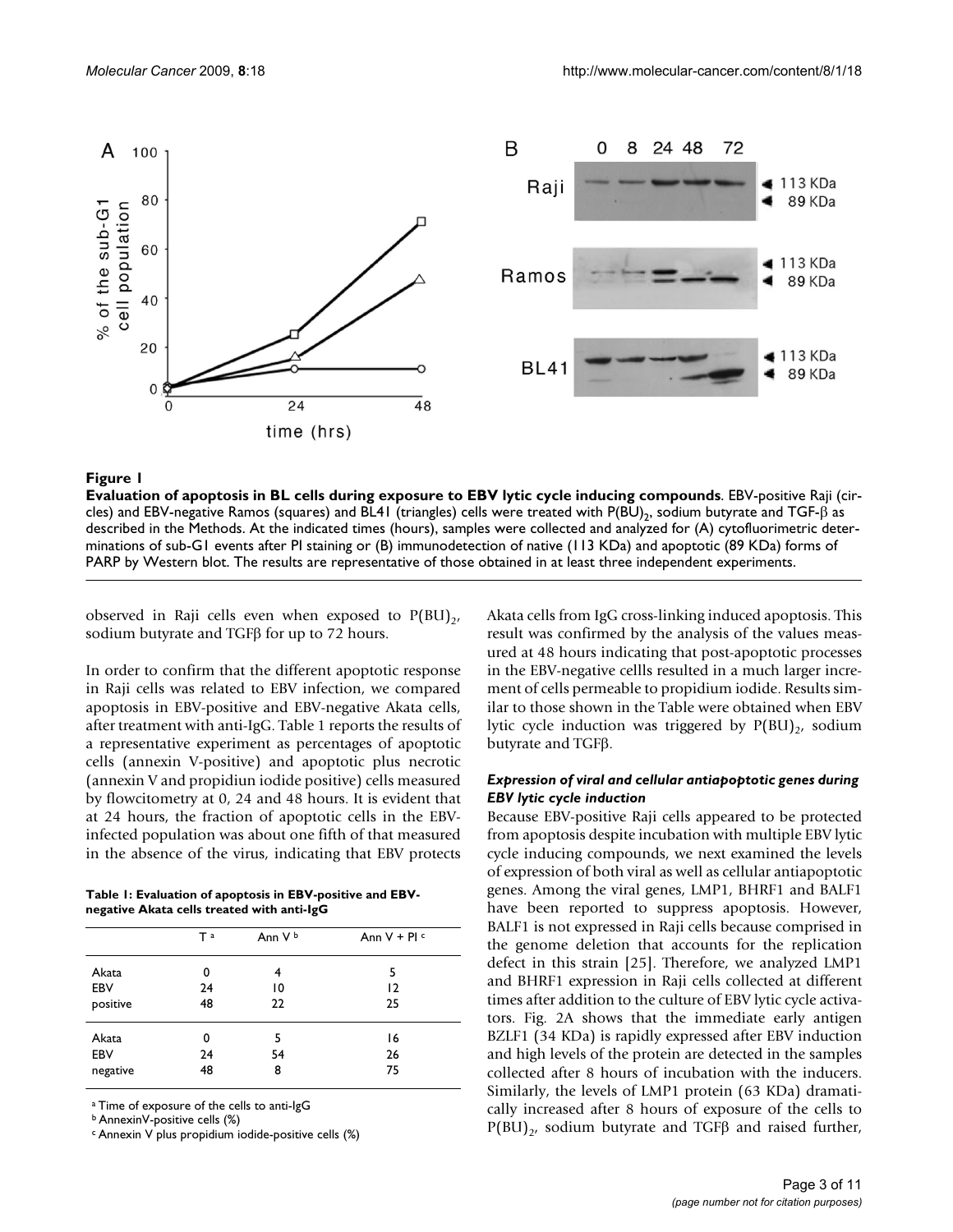

## **Figure 2**

**Expression of viral and cellular antiapoptotic genes during EBV lytic cycle activation**. (A) Raji cells were exposed to lytic cycle inducing agents as described in the Methods. At the indicated times (hours), (A) cell lysates were resolved by 10% acrylamide SDS-PAGE, blotted on membrane and probed with specific antibodies; (B) purified RNA was reverse transcribed and cDNA amplified with the specific primers (see Methods).

reaching at 48 hours values about 10 times higher than those measured in latently-infected cells (time 0). Conversely, BHRF1 (17 KDa) was detectable only 24 hours after the addition of the lytic cycle activators and its level increased between 24 and 48 hours.

Because LMP1 induces the cellular anti-apoptotic genes mcl-1 and bcl-2 [13], we examined their expression during EBV lytic cycle activation. The levels of MCL-1 (43 KDa) largely increased in the samples collected at 8 and 24 hours but started to decline thereafter, confirming the previously reported transient increment following LMP1 expression. In contrast, BCL-2 levels slightly raised during the first 24 hours of incubation of the cells with the inducers, but in the samples collected at 48 hours, the intensity of the specific band (29 KDa) was about three times higher than that measured in the untreated cells (time 0).

To further investigate the time-course and the regulation of the expression of the viral and the cellular anti-apoptotic genes, we measured mRNA levels by RT-PCR to assess whether the up-regulation of LMP1, MCL-1 and BCL-2 proteins was related to increased transcription of the corresponding genes. As it appears from Fig. 2B, a semi-quantitative evaluation of the transcripts indicates that besides EBV lytic genes, also LMP1, Mcl-1 and Bcl-2

expression is regulated at the transcriptional level. However, while LMP1 mRNA levels increased concomitantly with BZLF1 gene expression after 2 hours exposure of the cells to EBV lytic cycle activators, BHRF1 transcripts appeared only after 4 hours. Similar times of incubation of the cells with the inducing agents were necessary to detect a slight but consistent increment of mcl-1 and bcl-2 mRNAs.

## *EBV activation and ROS production*

Variations in the redox state play an important role in modulating cell survival and apoptosis. Therefore, we asked whether the different percentage of apoptotic cells measured in Raji and Ramos exposed to EBV activating compounds, was related to variations in the levels of reactive oxygen species (ROS). To this end, Raji and Ramos cells were incubated with  $P(BU)_{2}$ , sodium butyrate and TGFβ for up to 48 hours. Within this period of time, cell samples were collected, subjected to an oxidation-sensitive probe and analyzed by flowcitometry. Fig. 3A shows that in Raji cells ROS production increased in the first four hours, reached a plateau and augmented to a greater extent between 24 and 48 hours. In contrast, in Ramos cells ROS levels were lower, both at early as well as at late times after the addition to the culture of the inducing agents.

In particular, at 48 hours, the values measured in the EBV negative cell line were about one third of those measured in Raji cells. To further evaluate these results, we analyzed the sub-G1 population in Raji and Ramos cells exposed to the inducers for 48 hours, in the absence or in the presence of N-acetyl cysteine. The bargraph of Fig. 3B indicates that a slightly higher percentage of apoptosis was measured in Raji cells when EBV lytic cycle was induced in the presence of the antioxidant molecule. However, N-acetyl cysteine was not able to reduce apoptosis in Ramos cells, clearly confirming that cell death of EBV-negative cells was not related to higher production of ROS.

## *Contribution of signal transduction pathways to protection of induced Raji cells from apoptosis*

In order to assess the role played by different signal transduction pathways in protecting induced Raji cells from apoptosis, EBV induction was carried out during exposure of the cells to specific inhibitors of the main signaling molecules known to be activated during the latent and/or the early phases of the lytic EBV infection. Therefore, Raji cells were incubated with  $P(BU)_{2}$ , sodium butyrate and TGFβ for 48 hours in the presence of SB203580, PD98059, SP600125 or Wortmanin, specific inhibitors of p38 MAPK, ERK, JNK and PI3K, respectively or with Bay 117082, inhibitor of NFkB pathway. Thereafter, cells were subjected to cell cycle analysis and the apoptosis measured as the sub-G1 fraction of the cell population. As it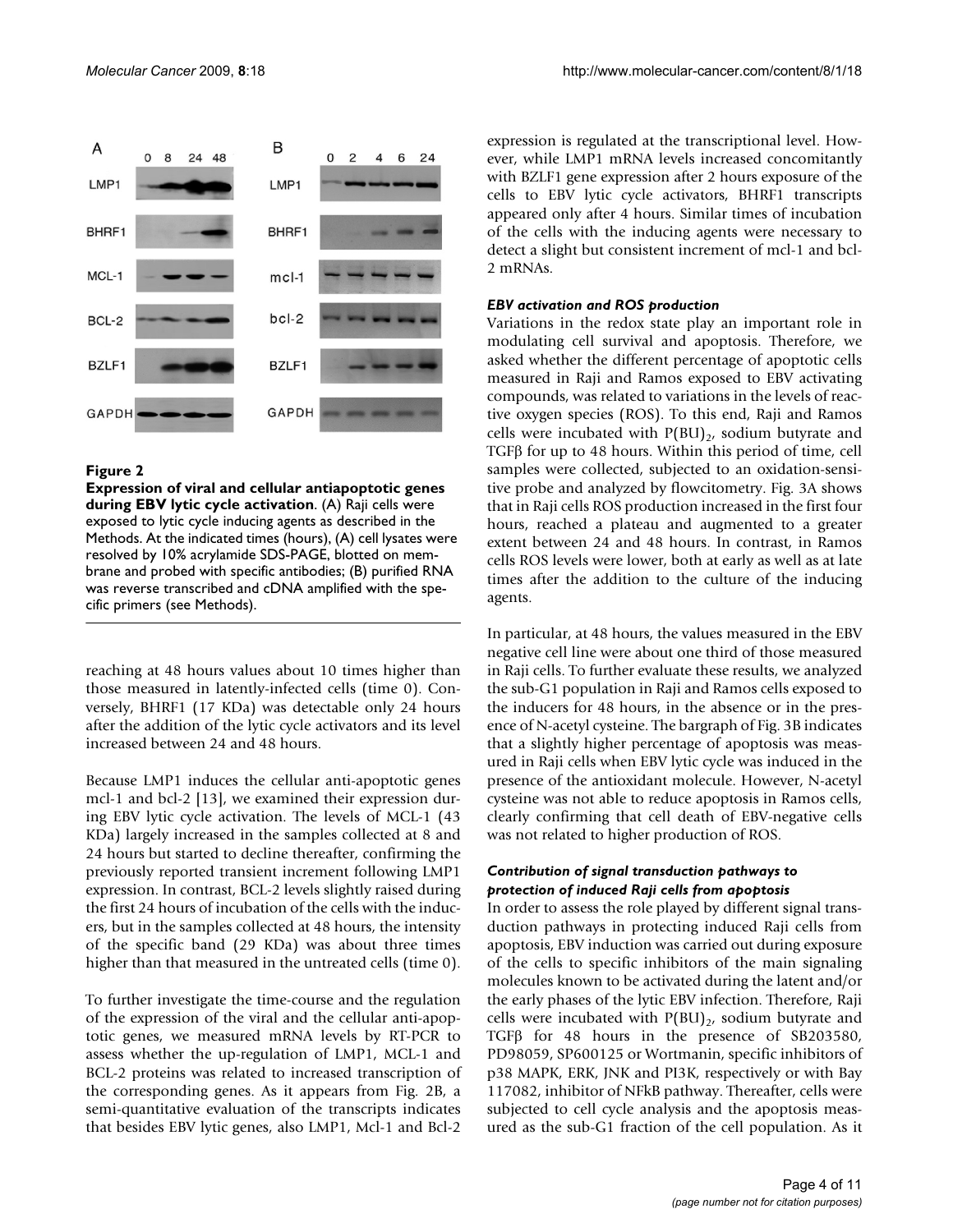

#### Figure 3

**ROS production in Raji and Ramos cells exposed to EBV lytic cycle activators**. (A) Cells were treated with P(BU)<sub>2</sub>, sodium butyrate and TGF $β$ . At the indicated times, samples of Raji (triangles) and Ramos (squares) were incubated with an oxidation-sensitive probe and the oxidized fluorescent derivative analyzed by flowcytometry; (B) cells exposed to EBV lytic cycle activators in the absence (open bars) or in the presence (filled bars) of N-acetyl cysteine for 48 hours were fixed and PI stained for cytofluorymetric determination of sub-G1 events. Error bars are the means ± SD of three independent experiments.

appears from Fig. 4A, after exposure for 48 hours to EBV lytic cycle activators about 5% of Raji cells was characterized by a hypodiploid DNA content. This percentage did not vary significantly when EBV induction was carried out in the presence of agents that inhibit ERK, JNK, PI3K and NFkB pathways. In contrast, the addition of SB203580 at a concentration proved not to be toxic on latently-infected cells, causes a three fold increment of apoptosis, indicating that p38MAPK pathway highly contributed to protect EBV-positive Raji cells from apoptosis. To assess the specificity of p38 signaling cascade in the protective effect on Raji cells, we verified the activation of the different pathways by analyzing the phosphorylation pattern of p38, ERK and JNK, as well as NFkB activity, at different times after exposure of the cells to the inducing agents. As shown in Fig. 4B, the results of Western blots carried out with specific antibodies for p38, ERK, JNK and for the phosphorylated forms of the three MAPKs, indicate that all of them were activated. In particular, phosphorylation of both p38MAPK and ERK strongly increased at 1 hour after induction of EBV lytic cycle; however, the levels of phospho-p38 remained high up to six hours, while phospho-ERK increment appeared to be transient. Moreover, JNK activation occurred at later times (3 hours), but increased thereafter. Experiments carried out to verify the efficacy of p38 inhibitor showed that at the concentration used, SB203580 largely suppressed p38 phosphorilation without affecting JNK or ERK activation (data not shown). In addition, NFkB-DNA binding activity analyzed by EMSA (Fig. 4C) revealed an increment in the signal corresponding to the specific complex indicating that induction of EBV lytic cycle led to prompt and persistent activation of the transcription factor NFkB.

### *Inhibition of signal transduction pathways and EBV lytic cycle activation*

Because p38 signaling cascade appeared to be involved in the protection of EBV-positive cells from apoptosis when exposed to lytic cycle inducing compounds, we asked whether inhibition of this pathway could affect EBV lytic cycle activation. To assess this point, after a 48 hours incubation of Raji cells with  $P(BU)_{2}$ , sodium butyrate and TGFβ in the presence of either SB203580, PD98059, SP600125, Wortmanin, or Bay 117082, cell samples were fixed on slides and treated for immunofluorescence staining with antibodies recognizing EBV early antigens.

In the panel of Fig. 5A, the results of a representative experiment are shown. The image in a) shows that after 48 hours incubation with lytic cycle inducers, FITC-labeled antibodies detected EA in a large percentage of the cell population as previously reported [26]. EA expression was also detected when lytic cycle induction was carried out in the presence of inhibitors of ERK, JNK, PI3K or NFkB pathway (pictures c, d, e and f).

In contrast, FITC fluorescence signal was absent in the samples of cells incubated with SB203580 (picture b), indicating that activation of p38 pathway is essential for induction of EBV lytic cycle. To further analyze this result, we measured the expression of BZLF1 and BFRF1, an immediate early and an early antigen, respectively, of EBV lytic program. As it appears from Fig. 5B, after a 48 hours treatment with the inducers in the presence of SB203580, the levels of both BZLF1 and BFRF1 were dramatically reduced as compared to those measured in the absence of the p38 inhibitor.

#### **Discussion**

In this study we have reexamined the relationship between cell survival and EBV lytic cycle to determine viral factors and/or signal transduction pathways involved in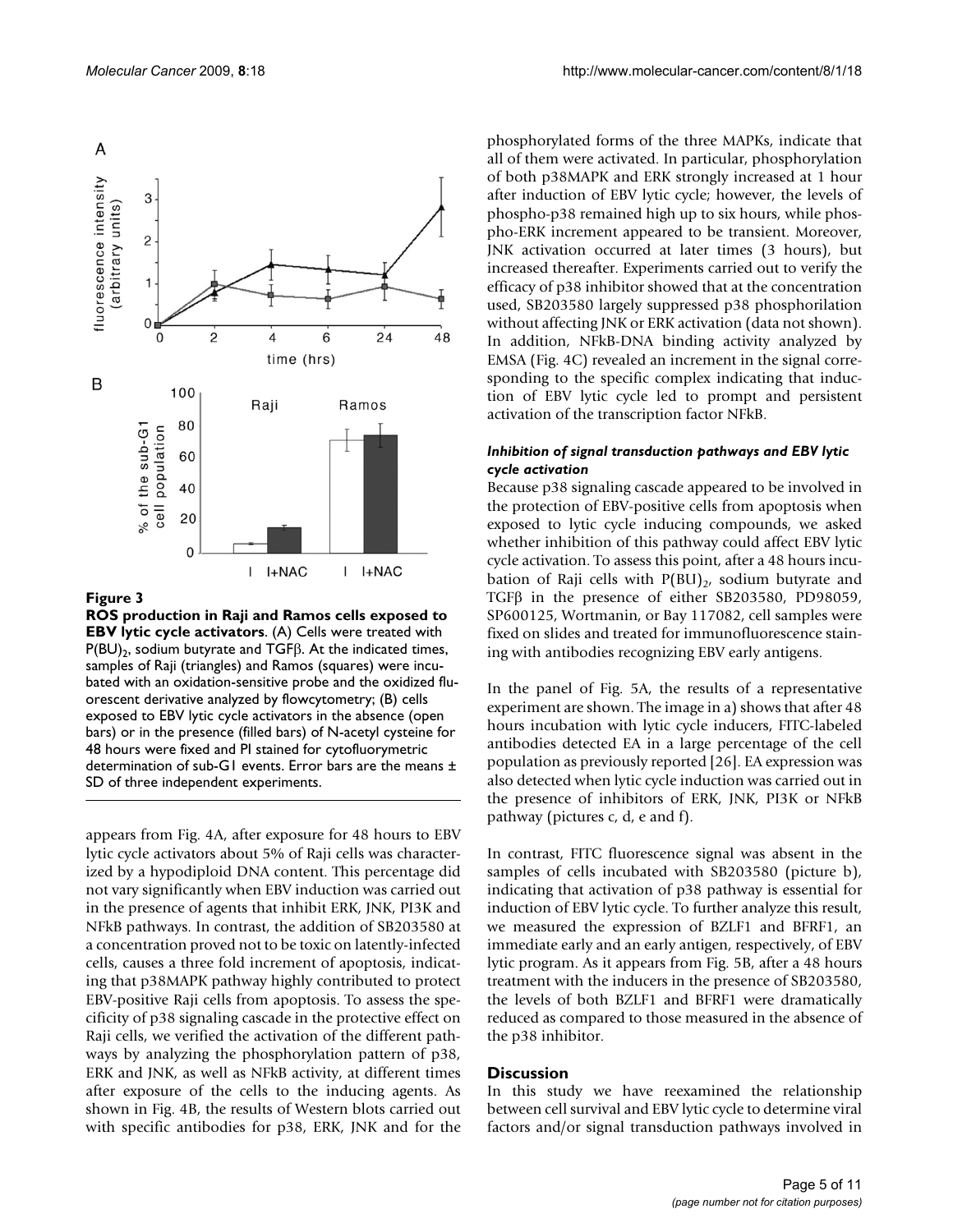

### Contribution of signal transduction pathwa **Figure 4** ys to cell viability during exposure of Raji cells to EBV lytic cycle activators

**Contribution of signal transduction pathways to cell viability during exposure of Raji cells to EBV lytic cycle activators**. (A) Cells were pretreated for 15 min with the specific inhibitors of p38 (SB), ERK (PD), JNK (SP), PI3K (W) or NFkB (Bay) and then exposed to P(BU)<sub>2</sub>, sodium butyrate and TGF $\beta$  as described in the Methods. After 48 hours, cells were fixed and PI stained for cytofluorymetric determination of sub-G1 events; (B) cells were incubated with  $P(BU)_2$ , sodium butyrate and TGFβ. At the indicated times (hours), cell lysates were prepared and the phosphorylation pattern of p38, ERK and JNK evaluated by Western blot analysis with the specific antibodies for each protein and its phosphorylated (P-) form; (C) cells were treated as in B. At the indicated times, cell extracts were incubated with a consensus NFkB binding site oligonucleotide (oligo) to evaluate NFkB activity by EMSA (see Methods).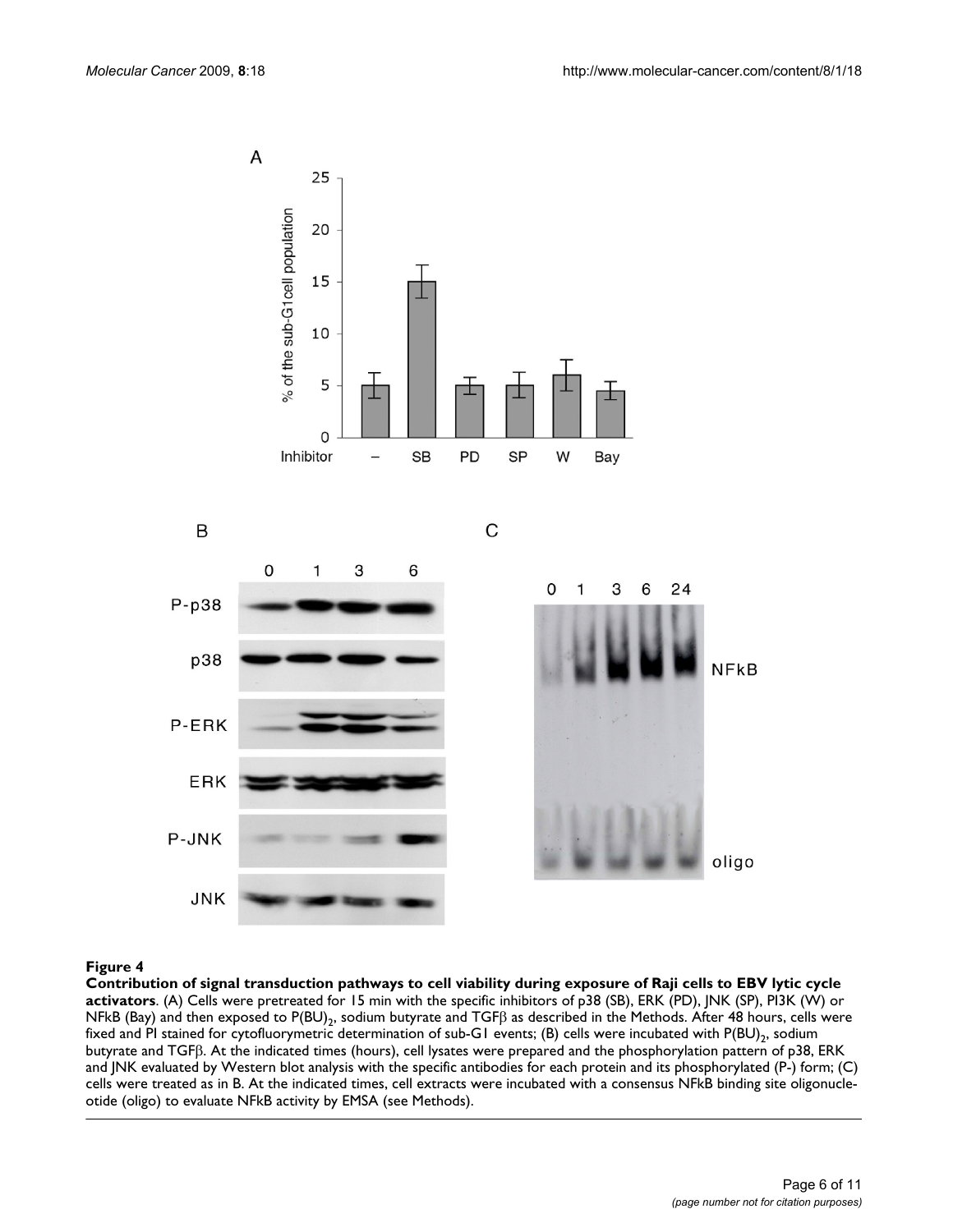

#### Figure 5

**EBV activation in the presence of inhibitors of signal transduction pathways**. Raji cells were treated as described in Fig. 4 A. (A) Fixed cells were stained for immunofluorescence analysis with FITC-labelled antibodies specific for EBV early antigens: a) no inhibitor; b), c), d), e), f) plus inhibitor of p38, ERK, JNK, PI3K or NFkB, respectively; (B) Raji cells were exposed to EBV activators in the absence (I) or in the presence (I+SB) of p38 inhibitor. At 48 hours, cell extracts were resolved onto a 10% acrylamide gel by SDS-PAGE, blotted and probed with BZLF1 or BFRF1 antibodies. Hybridization with GAPDH antibodies was used as loading control. Specific signal were visualized by ECL.

the protection of EBV-infected cells from apoptosis during viral reactivation. We attempted to investigate this issue in Raji cells that, treated with multiple agents, support a massive induction of an abortive EBV lytic cycle [25,26] characterized by the expression only of the viral IE and E genes. We show here that in contrast to EBV-negative BL cell lines, EBV-positive Raji and Akata cells do not die, even after prolonged exposure to the activating agents. These results confirm and strengthen what previously observed; in addition, because late antigens are not expressed in Raji cells, our data exclude the possibility that a late viral product is involved in the protective effect.

ROS have been implicated in the regulation of several cellular functions, including intracellular signaling, transcription activation, proliferation, and apoptosis [27-29]. For what concerns apoptosis, ROS can act as a reactive signal, denature DNA and alter intracellular organelles [30- 32].

We asked whether treatment of the cells with EBV lytic cycle activators would differently affect ROS levels in EBVpositive and negative BL cells to account for survival or apoptosis. Recently, it has been reported that *in vitro* EBV infection is associated with ROS production [33]; furthermore, EBV-positive BL have been shown to express high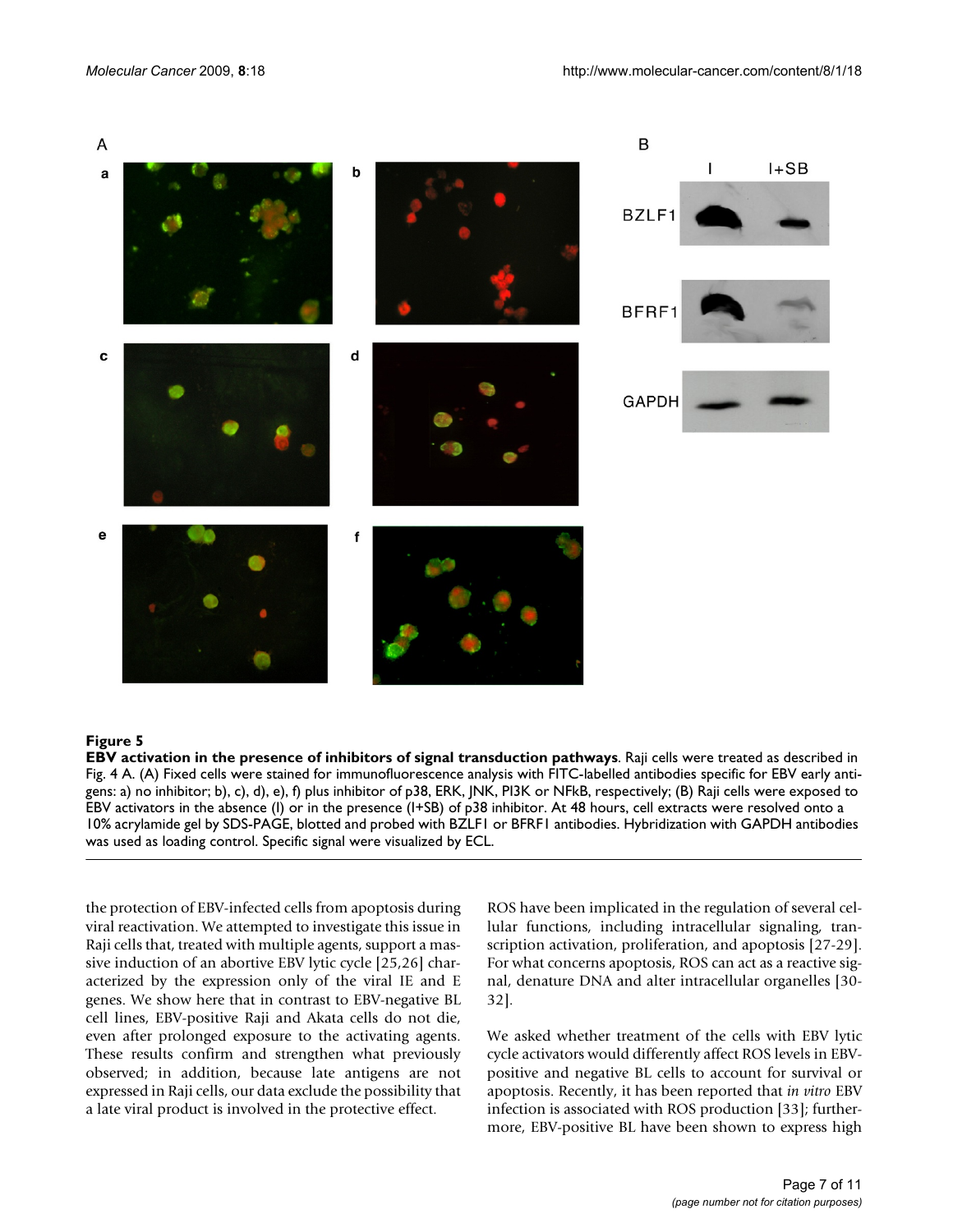levels of MAPK and ROS while EBV-negative BLs exhibit activation of PI3-kinase, but do not have elevated levels of ROS [34]. Our data show that upon exposure to lytic cycle inducing compounds, ROS production remains higher in the EBV-positive as compared with the EBV-negative cells; in addition, pretreatment with N-acetyl cystein (a ROS inhibitor) did not block cell death of EBV-negative BL cells, further indicating that apoptosis occurring in these cells is not related to ROS production.

We next looked for viral factors and signal transduction pathways that could play a role in the protection of EBVpositive cells from apoptosis upon induction of EBV lytic cycle.

Many gamma herpesviruses appear to express their BCL-2 homologues early in the lytic replication cycle, raising the possibility that herpesvirus BCL-2 proteins prolong cell survival to allow production of greater numbers of progeny. Here we show that EBV BCL-2 homologue BHRF1 is expressed only 24 hours after addition of lytic cycle activators, while a dramatic increment of LMP1 is detectable as soon as after 8 hours. Moreover, the transcriptional activation of LMP1 in the lytic cycle results in the up-regulation of the MCL-1 and BCL-2 cellular anti-apoptotic proteins as previously described to occur in LMP1-transfected B lymphocytes [13].

The increment of LMP1 in the early phases of EBV lytic cycle has been previously reported [35,36]. However, in contrast to the knowledge of the roles during EBV latency, little is known about the biological significance of LMP1 up-regulation during the lytic cycle of viral replication. It has been reported that loss of LMP1 severely impairs the release of viral particles [37]. Other studies have shown that LMP1 expression inhibits EBV lytic cycle induction and progress [38]. Furthermore, a number of reports indicate that LMP1 expression levels directly affect the ability to stimulate signaling and cell proliferation positively, or to inhibit protein synthesis and induce cytostasis [39,40].

Far from being completely elucidated, it is conceivable that LMP1 up-regulation during EBV lytic cycle induction serves to prepare a suitable cell environment for virus replication by promoting cell survival or by triggering some essential signaling pathways. In this respect, our preliminary results obtained in cells exposed to EBV lytic cycle activators in the presence of LMP1-siRNA indicate that the latter is able to prevent LMP1 up-regulation and increase the percentage of apoptotic cells. Moreover, immunofluorescence experiments carried out on Raji cells exposed to EBV lytic cycle activators confirmed that BZLF1 and high levels of LMP1 are co-expressed in the same cell (data not shown).

We show here that the inhibition of p38 MAPK at the onset of EBV lytic cycle, increases by three fold the percentage of apoptotic Raji cells indicating that p38 phosphorylation largely contributes to protect EBV-positive BL cells during the early phases of EBV activation. It is well known that p38 MAPK as well as NFkB signaling transduction cascades are triggered by LMP1 to inhibit apoptosis and promote cell survival [10,41]. Our data indicate an increment of NFkB activity upon induction of EBV lytic phase of infection. However, evidence has been provided showing that treatment of Kaposi's sarcoma-associated herpesvirus (KSHV) or EBV latently-infected lymphocytes with an NFkB inhibitor leads to virus reactivation, suggesting that high NFkB activity levels contribute to maintenance of the viral latency state [42]. It can be hypothesized that the apparent discrepancy between our results and what was previously reported strictly depends on the cellular context. In this respect, treatment of Raji cells with an NFkB inhibitor did not lead to EBV reactivation in Raji cells (unpublished observations).

We also report that inhibition of p38 prevents EBV lytic cycle induction in Raji cells indicating the prominent role that this signaling pathway plays in the process of EBV reactivation. Data have been provided demonstrating that siRNA targeting p38MAPK blocks p38 phosphorylation and BZLF1 expression induced by TPA in EBV-positive epithelial cells [43]. Furthermore p38 inhibition prevented efficient disruption of viral latency by surface IgG crosslinking in Akata cells [44]. Our results, obtained in Raji cells in which the virus is activated with three lytic cycle inducing agents, confirm and extend the essential involvement of p38 activation in the break of viral latency. However, because Raji cells are exposed to multiple agents, each one able to trigger BZLF1 expression, it is likely the effector being downstream of BZLF1 activation.

The immediate early genes BZLF1 and BRLF1 activate one another's transcription and together trans-activate EBV early genes. They both induce phosphorylation of p38 kinase as well as JNK to activate the cellular transcription factor ATF2 [44]. It has also been found that, in contrast to BZLF1, the ability of BRLF1 expression vector to induce lytic EBV infection is markedly reduced by inhibition of either p38 or JNK pathways [44]. From our data it seems conceivable that p38 inhibitor might prevent EBV activation by interfering with p 38-mediated transcription of BZLF1 by BRLF1. However, the delayed phosphorylation of JNK with respect to the other MAPKs and the evidence that EBV activation occurs also in the presence of JNK inhibitor, indicate that this signal transduction pathway is not involved in the early phases of lytic infection in Raji cells.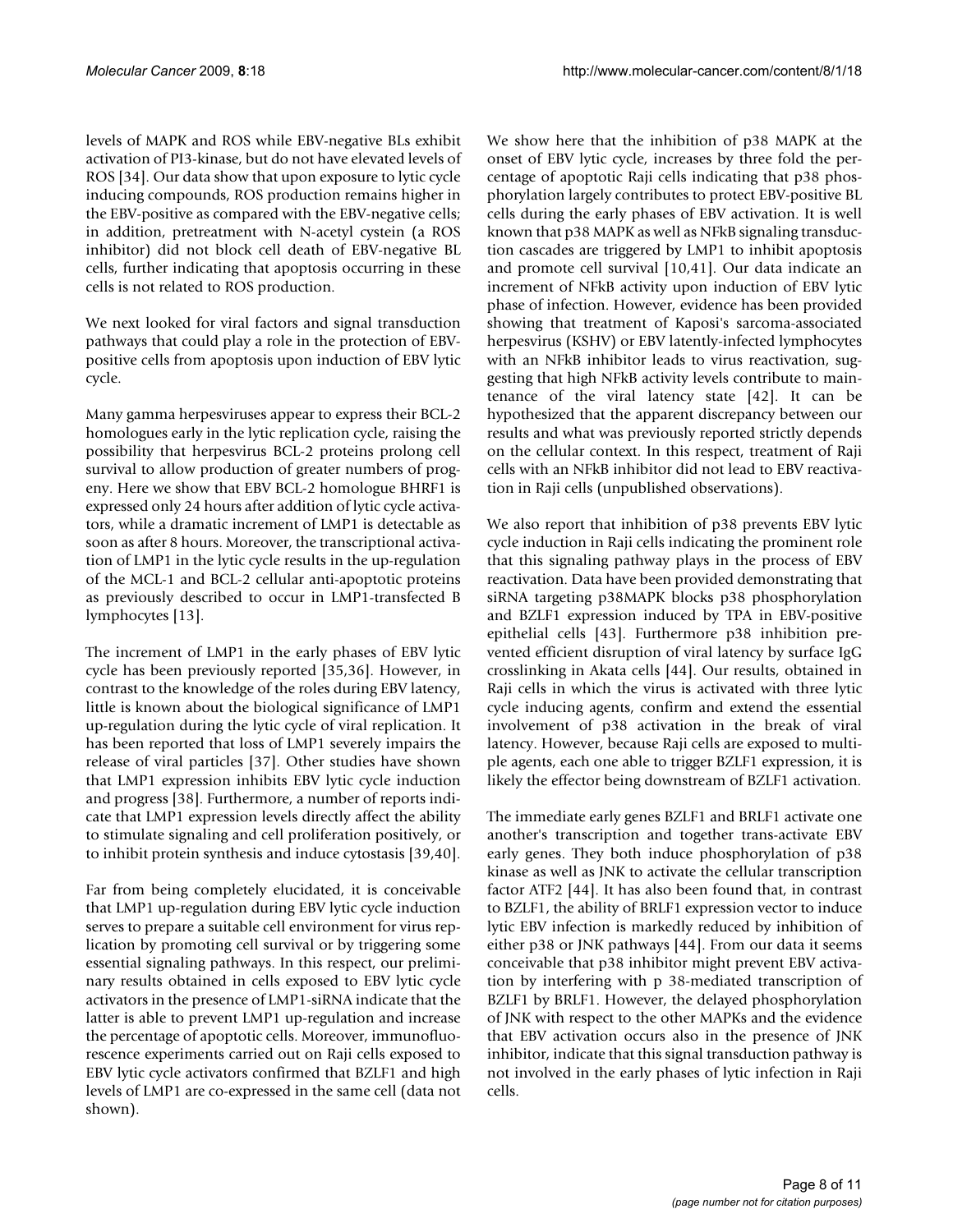## **Conclusion**

In conclusion, we report here that at the onset of EBV lytic cycle, p38 MAPK activation plays an important role both for protecting EBV-infected Raji cells from apoptosis, as well as for promoting EBV lytic gene expression. Our data strongly suggest that the increment of LMP1 protein occurring upon EBV reactivation may contribute in a relevant way to both events. Studies are currently carried out to test this hypothesis by elucidating the function of LMP1 up-regulation in the switch from latency to EBV lytic program.

## **Methods**

## *Cell culture and treatment with EBV lytic cycle activators* EBV-positive Raji and Akata and EBV-negative Ramos, BL41 and Akata, are Burkitt's lymphoma (BL)-derived cell lines. They were cultured in RPMI 1640 medium containing 5% fetal calf serum (FCS) and antibiotics, in a 5% CO2 atmosphere and maintained at a cell density of 3.5 × 105/ml.

Cells, at a density of  $5 \times 10^5$  cells/ml, were incubated in RPMI 1640/2,5% FCS with  $P(BU)$ <sub>2</sub> (Sigma), sodium butyrate (Sigma) and TGF-β2 (Genzyme, sp.act.  $5 \times 10^7$ U/mg) at the final concentrations of 20 ng/ml, 2 mM and 0.04 ng/ml, respectively.

In addition, EBV-positive and EBV-negative Akata cells at a density of  $2 \times 10^6$ /ml were incubated for 2 hours with 100 μg/ml of anti human IgG (Sigma) and subsequently diluted to 106 cells/ml. At different times, cell samples were collected and analyzed as described below. Cell viability was assessed by trypan blue exclusion.

## *Cytofluorimetric analysis*

The percentage of non viable cells was determined by FACS analysis after DNA staining with propidium iodide (PI). Cell samples were washed with phosphate buffer saline (PBS) and centrifuged for 5 min at  $300 \times g$ . The cell pellet was fixed for 1 h at 4°C with 70% ethanol, washed with PBS, and treated for 1 hour with 100 μg/ml of PI and 100 μg/ml RNase. DNA content was assessed by using an Epics Coulter XL flowcytometer. Apoptotic cells (pre-G1 peak) were considered as showing a DNA content less than 2N. Alternatively, early apoptosis was evaluated by annexin V-FITC apoptosis detection kit (Sigma) that measures annexin V binding to phosphatidylserine in conjunction with propidium iodide staining, according to the accompaining procedure.

## *Western blot analysis*

Cells (about 106) were collected and washed with PBS before being lysed in Laemmli buffer. To detect phosphorylated proteins, cells were resuspended in lysis buffer  $(0.1\% \text{ NaN}_3, 1 \text{ mM } \text{CaCl}_2, 1 \text{ mM } \text{MgCl}_2, 150 \text{ mM } \text{NaCl},$ 

0.5 μM aprotinin, 4 μM leupeptin, 2 mM PMSF, 10 mM NaF, 10 mM iodoacetamide, 1 mM  $Na<sub>3</sub>VO<sub>4</sub>$ , 1% Triton-X 100 in PBS) and kept for 30 min on ice. Equal amounts of proteins (70 μg), as determined by a modified Lowry assay (RC DC protein assay, BioRad), were resolved on a 10% acrylamide gel by SDS-PAGE and transferred to PVDF membrane. The blots were incubated with PBS/ 0.1% Tween 20/5% non fat milk for 1 hour before being probed in the same solution with the following primary antibodies: anti LMP1 (1: 7500, PD Pharmigen), anti BCL-2 (1: 200, Dako), anti PARP (1: 5000, Alexis), anti MCL-1 (1: 200, Santa Cruz), anti BHRF1 (1: 20, kind gift from Dr. Kremmer, GSF-Forschungszentrum, Munich, Germany), anti p38 (1: 500, Santa Cruz), anti P-p38 (1: 500, Cell Signaling), anti ERK and anti P-ERK (both 1: 1000, Cell Signaling), anti JNK (1:1 000, Santa Cruz), anti P-JNK (1: 500, Santa Cruz), anti BZLF1 (1: 100, Argene), or anti BFRF1 (1: 1000, kindly provided by Dr. A. Farina, Dept. of Experimental Medicine, Univ. of Rome "Sapienza", Italy), for 1 hour at 25°C. The blots were further incubated for one hour with horseradish peroxidase conjugated anti-mouse or anti-rabbit (both 1: 5000, Amersham) or anti rat (1: 10000, Jackson IR). The specific signals were visualized by ECL detection kit (Amersham).

## *RT-PCR experiments*

Total RNA was isolated from Raji cells as previously described [45]. The specific primers for mcl-1, bcl-2, LMP1 and GAPDH, the PCR conditions and the size of the amplified sequences have been previously reported [45]. PCR products were loaded onto a 1.5% agarose gels containing 0.5 μg/ml ethidium bromide and visualized under UV light.

## *Production of Reactive Oxigen Species (ROS)*

Aliquots ( $2.5 \times 10^5$ ) of untreated cells or cells incubated with EBV lytic cycle inducing compounds in the absence or in the presence of 2.5 mM N-acetyl cysteine, were collected and washed three times in 5 mM HBSS buffer pH 7.4 before being incubated with 1 μM 5,6-carbossy-2',7' diclorohydro fluoresceine diacetate (DCFH-DA, Molecular Probes, Eugene, OR, USA) for 15' at room temperature. ROS production was analyzed by flowcytometry (EPICS Coulter-XL, FL, USA, excitation: 488 nm, emission: 530 nm) by measuring the oxidized fluorescent derivative DCF [46]. The levels of ROS detected in untreated cells or in  $H_2O_2$  treated cells have been considered as basal level and positive control, respectively, to determine ROS production following EBV lytic cycle induction.

## *Inhibition of signal transduction pathways*

Samples of Raji and Ramos cells at a density of  $1 \times 10^6$ /ml, were incubated for 15' at 37°C, in the presence of 10 μM SB203580 (SIGMA), 10 μM PD98059, 10 μM SP600125 or 1 μM Wortmanin (all from Calbiochem), specific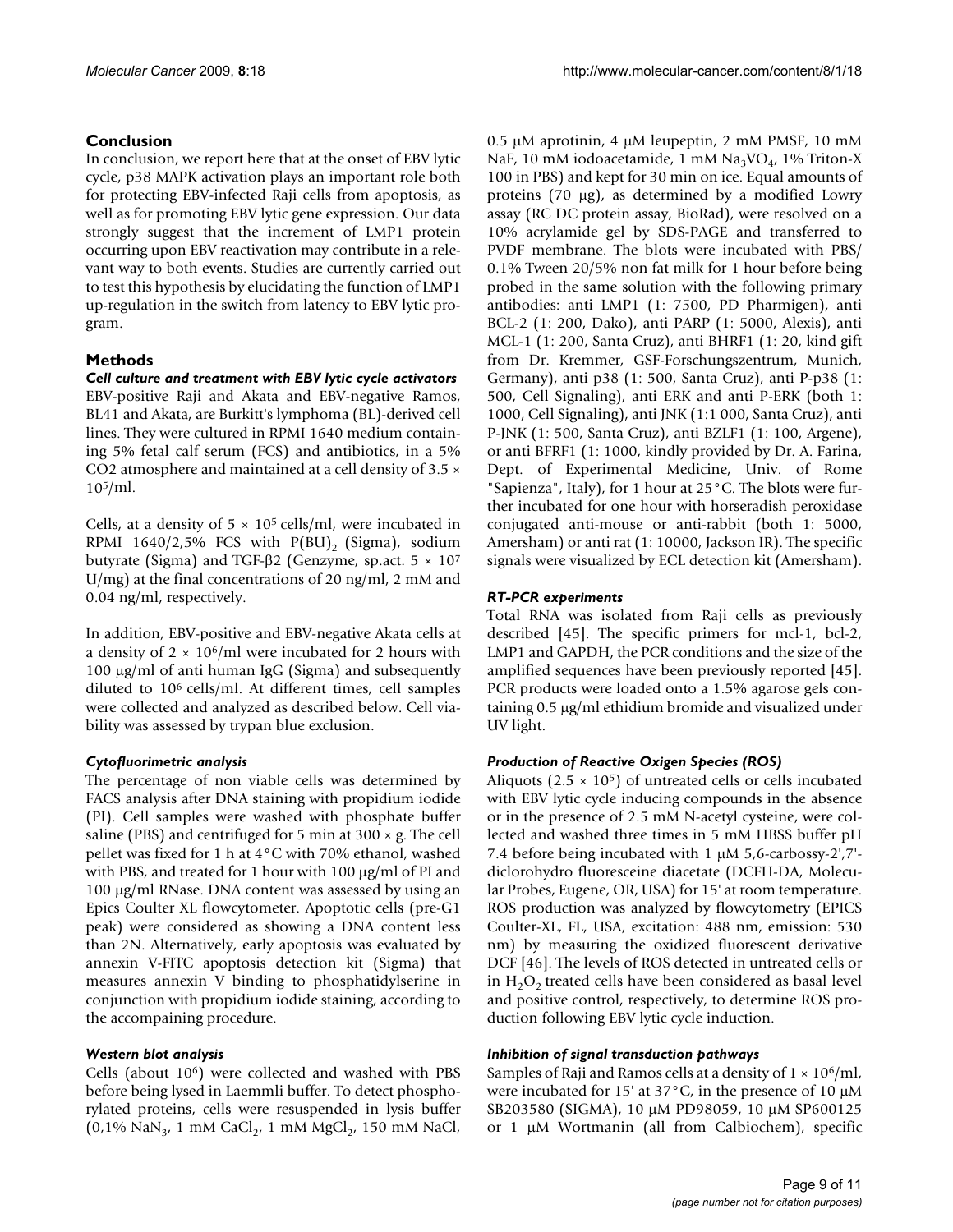inhibitors of p38 MAPK, ERK, JNK and PI3K, respectively, or with 5 μM Bay 117082 (Sigma), inhibitor of NFkB. Cells were then diluted with an equal volume of RPMI 1640 medium containing EBV lytic cycle inducing agents. After 48 hours, cell samples were collected and analyzed by Western blot, flowcytometry and fluorescence microscopy.

## *Electrophoretic Mobility Shift Assay (EMSA)*

Whole cell extracts were obtained after lysis in a high salt extraction buffer (50 mM Tris-HCl pH 7.5, 400 mM NaCl, 1 mM EDTA, 1 mM EGTA, 1% Triton X100, 0.5% NP40, 10% glycerol, 2 mM DTT, 2 μM aprotinin, 2 μM leupeptin, 1 mM Na<sub>3</sub>VO<sub>4</sub>, 2 μM pepstatin, 1 mM PMSF). 20 μg were incubated with 30 fmol of a DIG-labeled (DIG oligonucleotide 3' end-labeling kit, Roche Applied Science) kB DNA probe [47], in a binding buffer (20 mM Tris-HCl pH 7.5, 2 mM EDTA, 10% glycerol) containing 1 μg BSA, 0.5 μg poly d(I-C), for 20 min at room temperature. Complexes were resolved by nondenaturing 4% polyacrylamide gel electrophoresis, transferred to nylon membrane and detected by chemiluminescence (DIG luminescent detection kit, Roche Applied Science).

### *Fluorescence microscopy*

Treated cells were smeared on slide, fixed and permeabilized with methanol:acetone (2:1) for 5 min at -20°C and then stained with FITC-conjugated F6-Ester 2 antibodies recognizing EBV early antigens (EA), as previously described [48]. Slides were mounted with 50% glycerol in PBS and analyzed with a Leica DM4000 fluorescence microscope equipped with a FX 340 digital camera.

## **Competing interests**

The authors declare that they have no competing interests.

## **Authors' contributions**

GM carried out most of the experimental work and contributed to draft the manuscript. GA and ADL equally contributed to the present work by accomplishing cell culture treatments and helping to elaboration of data. LDR carried out cytofluorimetric analysis. EM participated and coordinated the study, compiled and finalized the manuscript. All authors read and approved the final manuscript.

### **Acknowledgements**

This work has been partially supported by a contribution of the "Istituto Pasteur, Fondazione Cenci Bolognetti", University of Rome "La Sapienza" and by grants from the Italian Ministry of Education, University and Research (MIUR).

We thank Pankaj Trivedi for providing the EBV-positive and EBV-negative Akata cell lines.

#### **References**

- 1. Rickinson AB, Kieff EB: *Epstein Barr Virus* Philadelphia, P.A.: Lippincott Williams & Wilkins; 2001.
- 2. Li QX, Young LS, Niedobitek G, Dawson CW, Birkenbach M, Wang F, Rickinson AB: **[Epstein-Barr virus infection and replication in](http://www.ncbi.nlm.nih.gov/entrez/query.fcgi?cmd=Retrieve&db=PubMed&dopt=Abstract&list_uids=1312681) [a human epithelial cell system.](http://www.ncbi.nlm.nih.gov/entrez/query.fcgi?cmd=Retrieve&db=PubMed&dopt=Abstract&list_uids=1312681)** *Nature* 1992, **356:**347-350.
- 3. Sugden B: **[An intricate route to immortality.](http://www.ncbi.nlm.nih.gov/entrez/query.fcgi?cmd=Retrieve&db=PubMed&dopt=Abstract&list_uids=2539260)** *Cell* 1989, **57:**5-7.
- 4. Kim KR, Yoshizaki T, Miyamori H, Hasegawa K, Horikawa T, Furukawa M, Harada S, Seiki M, Sato H: **[Transformation of Madin-](http://www.ncbi.nlm.nih.gov/entrez/query.fcgi?cmd=Retrieve&db=PubMed&dopt=Abstract&list_uids=10777210)Darby canine kidney (MDCK) epithelial cells by Epstein-Barr [virus latent membrane protein 1 \(LMP1\) induces expression](http://www.ncbi.nlm.nih.gov/entrez/query.fcgi?cmd=Retrieve&db=PubMed&dopt=Abstract&list_uids=10777210) [of Ets1 and invasive growth.](http://www.ncbi.nlm.nih.gov/entrez/query.fcgi?cmd=Retrieve&db=PubMed&dopt=Abstract&list_uids=10777210)** *Oncogene* 2000, **19:**1764-1771.
- 5. Wang D, Liebowitz D, Wang F, Gregory C, Rickinson A, Larson R, Springer T, Kieff E: **[Epstein-Barr virus latent infection mem](http://www.ncbi.nlm.nih.gov/entrez/query.fcgi?cmd=Retrieve&db=PubMed&dopt=Abstract&list_uids=2845129)[brane protein alters the human B-lymphocyte phenotype:](http://www.ncbi.nlm.nih.gov/entrez/query.fcgi?cmd=Retrieve&db=PubMed&dopt=Abstract&list_uids=2845129) [deletion of the amino terminus abolishes activity.](http://www.ncbi.nlm.nih.gov/entrez/query.fcgi?cmd=Retrieve&db=PubMed&dopt=Abstract&list_uids=2845129)** *J Virol* 1988, **62:**4173-4184.
- 6. Kulwichit W, Edwards RH, Davenport EM, Baskar JF, Godfrey V, Raab-Traub N: **[Expression of the Epstein-Barr virus latent](http://www.ncbi.nlm.nih.gov/entrez/query.fcgi?cmd=Retrieve&db=PubMed&dopt=Abstract&list_uids=9751773) [membrane protein 1 induces B cell lymphoma in transgenic](http://www.ncbi.nlm.nih.gov/entrez/query.fcgi?cmd=Retrieve&db=PubMed&dopt=Abstract&list_uids=9751773) [mice.](http://www.ncbi.nlm.nih.gov/entrez/query.fcgi?cmd=Retrieve&db=PubMed&dopt=Abstract&list_uids=9751773)** *Proc Natl Acad Sci USA* 1998, **95:**11963-11968.
- 7. Wilson JB, Weinberg W, Johnson R, Yuspa S, Levine AJ: **[Expression](http://www.ncbi.nlm.nih.gov/entrez/query.fcgi?cmd=Retrieve&db=PubMed&dopt=Abstract&list_uids=1694724) of the BNLF-1 oncogene of Epstein-Barr virus in the skin of [transgenic mice induces hyperplasia and aberrant expres](http://www.ncbi.nlm.nih.gov/entrez/query.fcgi?cmd=Retrieve&db=PubMed&dopt=Abstract&list_uids=1694724)[sion of keratin 6.](http://www.ncbi.nlm.nih.gov/entrez/query.fcgi?cmd=Retrieve&db=PubMed&dopt=Abstract&list_uids=1694724)** *Cell* 1990, **61:**1315-1327.
- 8. Eliopoulos AG, Young LS: **[LMP1 structure and signal transduc](http://www.ncbi.nlm.nih.gov/entrez/query.fcgi?cmd=Retrieve&db=PubMed&dopt=Abstract&list_uids=11669605)[tion.](http://www.ncbi.nlm.nih.gov/entrez/query.fcgi?cmd=Retrieve&db=PubMed&dopt=Abstract&list_uids=11669605)** *Semin Cancer Biol* 2001, **11:**435-444.
- 9. Lam N, Sugden B: **[CD40 and its viral mimic, LMP1: similar](http://www.ncbi.nlm.nih.gov/entrez/query.fcgi?cmd=Retrieve&db=PubMed&dopt=Abstract&list_uids=12401515) [means to different ends.](http://www.ncbi.nlm.nih.gov/entrez/query.fcgi?cmd=Retrieve&db=PubMed&dopt=Abstract&list_uids=12401515)** *Cell Signal* 2003, **15:**9-16.
- 10. Soni V, Cahir-McFarland E, Kieff E: **[LMP1 TRAFficking activates](http://www.ncbi.nlm.nih.gov/entrez/query.fcgi?cmd=Retrieve&db=PubMed&dopt=Abstract&list_uids=17633026) [growth and survival pathways.](http://www.ncbi.nlm.nih.gov/entrez/query.fcgi?cmd=Retrieve&db=PubMed&dopt=Abstract&list_uids=17633026)** *Adv Exp Med Biol* 2007, **597:**173-187.
- 11. Henderson S, Rowe M, Gregory C, Croom-Carter D, Wang F, Longnecker R, Kieff E, Rickinson A: **[Induction of bcl-2 expression by](http://www.ncbi.nlm.nih.gov/entrez/query.fcgi?cmd=Retrieve&db=PubMed&dopt=Abstract&list_uids=1648447) [Epstein-Barr virus latent membrane protein 1 protects](http://www.ncbi.nlm.nih.gov/entrez/query.fcgi?cmd=Retrieve&db=PubMed&dopt=Abstract&list_uids=1648447) [infected B cells from programmed cell death.](http://www.ncbi.nlm.nih.gov/entrez/query.fcgi?cmd=Retrieve&db=PubMed&dopt=Abstract&list_uids=1648447)** *Cell* 1991, **65:**1107-1115.
- 12. Rowe M, Peng-Pilon M, Huen DS, Hardy R, Croom-Carter D, Lundgren E, Rickinson AB: **[Upregulation of bcl-2 by the Epstein-Barr](http://www.ncbi.nlm.nih.gov/entrez/query.fcgi?cmd=Retrieve&db=PubMed&dopt=Abstract&list_uids=7520093) virus latent membrane protein LMP1: a B-cell-specific [response that is delayed relative to NF-kappa B activation](http://www.ncbi.nlm.nih.gov/entrez/query.fcgi?cmd=Retrieve&db=PubMed&dopt=Abstract&list_uids=7520093) [and to induction of cell surface markers.](http://www.ncbi.nlm.nih.gov/entrez/query.fcgi?cmd=Retrieve&db=PubMed&dopt=Abstract&list_uids=7520093)** *J Virol* 1994, **68:**5602-5612.
- 13. Wang S, Rowe M, Lundgren E: **[Expression of the Epstein Barr](http://www.ncbi.nlm.nih.gov/entrez/query.fcgi?cmd=Retrieve&db=PubMed&dopt=Abstract&list_uids=8840972) Virus Transforming Protein LMP1 Causes a Rapid and Tran[sient Stimulation of the Bcl-2 Homologue Mcl-1 Levels in B-](http://www.ncbi.nlm.nih.gov/entrez/query.fcgi?cmd=Retrieve&db=PubMed&dopt=Abstract&list_uids=8840972)[Cell Lines.](http://www.ncbi.nlm.nih.gov/entrez/query.fcgi?cmd=Retrieve&db=PubMed&dopt=Abstract&list_uids=8840972)** *Cancer Res* 1996, **56:**4610-4613.
- 14. Fries KL, Miller WE, Raab-Traub N: **[Epstein-Barr virus latent](http://www.ncbi.nlm.nih.gov/entrez/query.fcgi?cmd=Retrieve&db=PubMed&dopt=Abstract&list_uids=8970991) [membrane protein 1 blocks p53-mediated apoptosis](http://www.ncbi.nlm.nih.gov/entrez/query.fcgi?cmd=Retrieve&db=PubMed&dopt=Abstract&list_uids=8970991) [through the induction of the A20 gene.](http://www.ncbi.nlm.nih.gov/entrez/query.fcgi?cmd=Retrieve&db=PubMed&dopt=Abstract&list_uids=8970991)** *J Virol* 1996, **70:**8653-8659.
- 15. Ai MD, Li LL, Zhao XR, Wu Y, Gong JP, Cao Y: **[Regulation of Sur](http://www.ncbi.nlm.nih.gov/entrez/query.fcgi?cmd=Retrieve&db=PubMed&dopt=Abstract&list_uids=16246267 )[vivin and CDK4 by Epstein-Barr virus encoded latent mem](http://www.ncbi.nlm.nih.gov/entrez/query.fcgi?cmd=Retrieve&db=PubMed&dopt=Abstract&list_uids=16246267 )[brane protein 1 in nasopharyngeal carcinoma cell lines.](http://www.ncbi.nlm.nih.gov/entrez/query.fcgi?cmd=Retrieve&db=PubMed&dopt=Abstract&list_uids=16246267 )** *Cell Res* 2005, **15(10):**777-784.
- 16. Countryman J, Miller G: **[Activation of expression of latent](http://www.ncbi.nlm.nih.gov/entrez/query.fcgi?cmd=Retrieve&db=PubMed&dopt=Abstract&list_uids=2987963) [Epstein-Barr herpesvirus after gene transfer with a small](http://www.ncbi.nlm.nih.gov/entrez/query.fcgi?cmd=Retrieve&db=PubMed&dopt=Abstract&list_uids=2987963) [cloned subfragment of heterogeneous viral DNA.](http://www.ncbi.nlm.nih.gov/entrez/query.fcgi?cmd=Retrieve&db=PubMed&dopt=Abstract&list_uids=2987963)** *Proceedings of the National Academy of Sciences of the United States of America* 1985, **82:**4085-4089.
- 17. Takada K, Shimizu N, Sakuma S, Ono Y: **[trans activation of the](http://www.ncbi.nlm.nih.gov/entrez/query.fcgi?cmd=Retrieve&db=PubMed&dopt=Abstract&list_uids=3005608) [latent Epstein-Barr virus \(EBV\) genome after transfection of](http://www.ncbi.nlm.nih.gov/entrez/query.fcgi?cmd=Retrieve&db=PubMed&dopt=Abstract&list_uids=3005608) [the EBV DNA fragment.](http://www.ncbi.nlm.nih.gov/entrez/query.fcgi?cmd=Retrieve&db=PubMed&dopt=Abstract&list_uids=3005608)** *J Virol* 1986, **57:**1016-1022.
- 18. Chevallier-Greco A, Manet E, Chavrier P, Mosnier C, Daillie J, Sergeant A: **[Both Epstein-Barr virus \(EBV\)-encoded trans-acting](http://www.ncbi.nlm.nih.gov/entrez/query.fcgi?cmd=Retrieve&db=PubMed&dopt=Abstract&list_uids=3028777) [factors, EB1 and EB2, are required to activate transcription](http://www.ncbi.nlm.nih.gov/entrez/query.fcgi?cmd=Retrieve&db=PubMed&dopt=Abstract&list_uids=3028777) [from an EBV early promoter.](http://www.ncbi.nlm.nih.gov/entrez/query.fcgi?cmd=Retrieve&db=PubMed&dopt=Abstract&list_uids=3028777)** *Embo J* 1986, **5:**3243-3249.
- 19. Kenney S, Kamine J, Holley-Guthrie E, Lin JC, Mar EC, Pagano J: **[The](http://www.ncbi.nlm.nih.gov/entrez/query.fcgi?cmd=Retrieve&db=PubMed&dopt=Abstract&list_uids=2538653) Epstein-Barr virus (EBV) BZLF1 immediate-early gene [product differentially affects latent versus productive EBV](http://www.ncbi.nlm.nih.gov/entrez/query.fcgi?cmd=Retrieve&db=PubMed&dopt=Abstract&list_uids=2538653) [promoters.](http://www.ncbi.nlm.nih.gov/entrez/query.fcgi?cmd=Retrieve&db=PubMed&dopt=Abstract&list_uids=2538653)** *J Virol* 1989, **63:**1729-1736.
- 20. Rooney CM, Rowe DT, Ragot T, Farrell PJ: **[The spliced BZLF1](http://www.ncbi.nlm.nih.gov/entrez/query.fcgi?cmd=Retrieve&db=PubMed&dopt=Abstract&list_uids=2542618) [gene of Epstein-Barr virus \(EBV\) transactivates an early EBV](http://www.ncbi.nlm.nih.gov/entrez/query.fcgi?cmd=Retrieve&db=PubMed&dopt=Abstract&list_uids=2542618) [promoter and induces the virus productive cycle.](http://www.ncbi.nlm.nih.gov/entrez/query.fcgi?cmd=Retrieve&db=PubMed&dopt=Abstract&list_uids=2542618)** *J Virol* 1989, **63:**3109-3116.